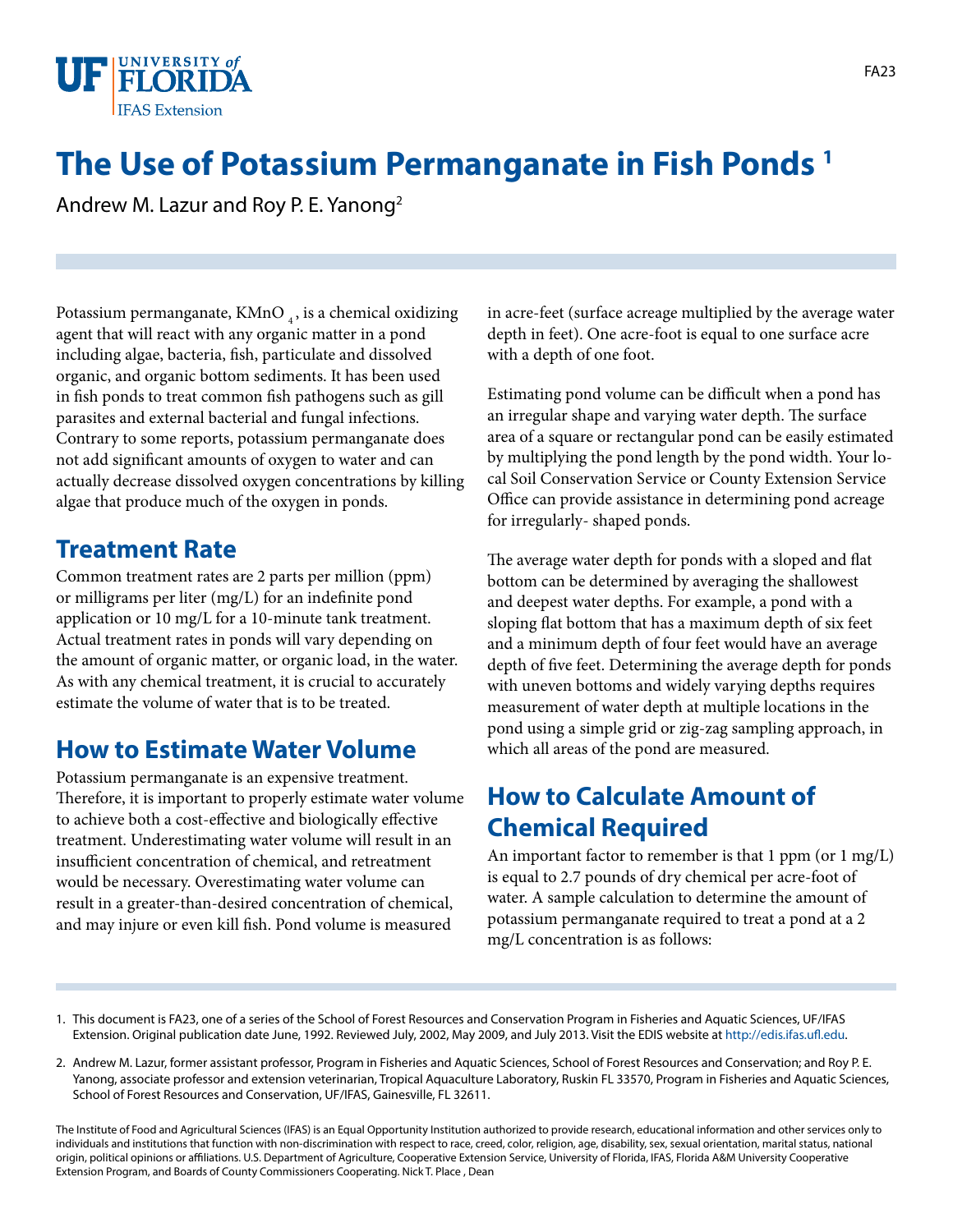#### **Example:**

You have estimated a pond to be 5 surface acres, and the pond has an average depth of 5 feet.

- 1.5 acres  $\times$  5 foot average depth = 25 acre-feet of water.
- 2.25 acre-feet  $\times$  2.7 lbs/acre-foot = 67.5 lbs of potassium permanganate to obtain a concentration of 1 mg/L in the pond.
- 3.67.5 lbs of potassium permanganate  $\times$  2 = 135 lbs of potassium permanganate to obtain a concentration of 2 mg/L in the pond.

A 2 mg/L treatment is usually effective for ponds with relatively clear water. Potassium permanganate reacts with organic matter and becomes neutralized and unavailable to treat the target parasite. The greater the amount of organic matter in a pond, the more potassium permanganate required to achieve the desired chemical concentration. Therefore, a pond with moderate to heavy algal blooms will require a higher treatment rate to neutralize the organic matter in the pond and still achieve the desired concentration of 2 mg/L.

One popular method of treatment is to begin with an application of 2 mg/L potassium permanganate. If the pond remains pink to purple in color for 8--12 hours, then an effective treatment is assumed to have occurred, and no additional chemical is required. However, if within a 12-hour period, the pond turns brown, then an additional 1--2 mg/L treatment is required, depending on how quickly the pond turned brown. It is recommended that treatment begin in the morning so that the pond can be watched for the next 8- to 12-hour period, and any color change can be easily detected.

### **How to Determine Permanganate Demand**

Another method to estimate the amount of potassium permanganate required for effective treatment is to determine the potassium permanganate demand or amount of chemical required to react with all the organic matter in a water sample. This procedure measures the 15-minute demand. This value is then multiplied by 2 to give the recommended treatment rate. The 15-minute demand is determined as follows:

- 1.Prepare a 1,000 mg/L stock solution by adding 1,000 milligrams or 1 gram of potassium permanganate to 1 liter of distilled water and mix thoroughly.
- 2.Collect five 1-liter samples of the pond water.
- 3.Prepare a series of test treatments. Add 2, 4, 6, 8, and 10 milliliters (mL) of the stock solution (prepared in Step 1) into the five 1-liter samples. Mix thoroughly.
- 4.Wait 15 minutes.
- 5.The test treatment that has the slightest faint pink color after 15 minutes is the correct 15-minute potassium permanganate demand. If there is a question as to which rate has a faint pink color, choose the lower treatment rate.
- 6.Multiply the 15-minute demand treatment by 2 to get the proper treatment rate for the pond.

#### **Example:**

A series of 1-liter pond water samples was treated with potassium permanganate stock solution. After 15 minutes, the 2 mg/L treatment turned brown, but the 4 mg/L treatment still had a faint pink color. The 4 mg/L treatment is therefore the 15-minute demand. Multiplying the 4 mg/L demand treatment by 2 gives a recommended pond treatment rate of 8 mg/L.

# **How to Apply Chemical**

Potassium permanganate is commercially available in crystal or powder form. it should be mixed with water before use, and then applied evenly over the entire pond surface to ensure an effective treatment. For small ponds (less than one acre), application of the chemical can be achieved by first adding a small portion of the total amount of chemical required for treatment to water in a five-gallon plastic bucket, and then broadcasting this solution over the surface of the pond while walking around the pond. This process is repeated until all of the required chemical is added to the pond. This method works well when the chemical can be dispersed evenly over the entire surface area of a pond from the shore. In larger ponds (larger than one acre), a boat equipped with a large take or container and motor is recommended for distributing the chemical. The chemical mixture can be applied by means of a submersible pump or gravity fed from the container into the prop wash of the boat motor. Uniform application can be achieved by driving the boar over the entire pond surface.